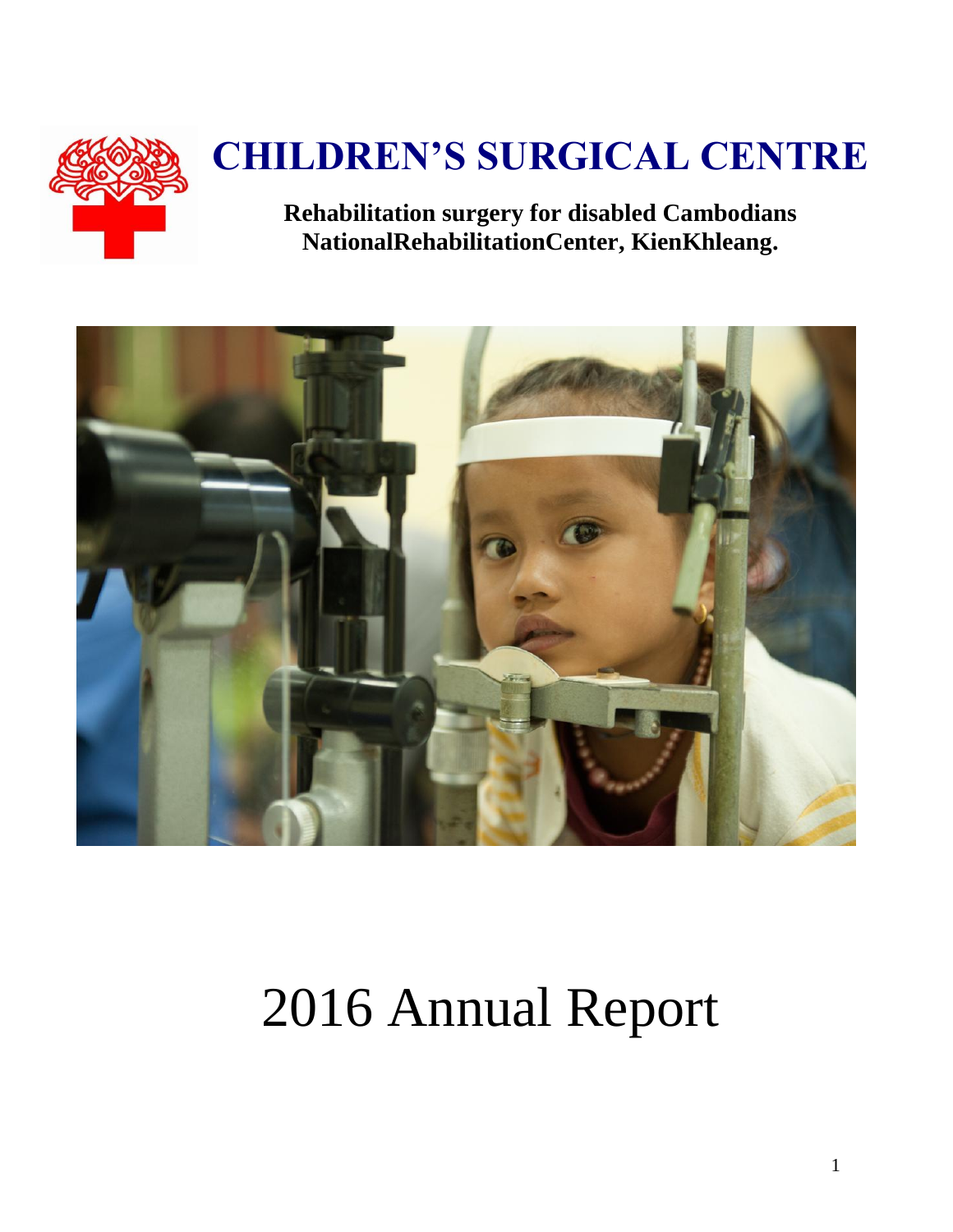# **Contents**

**Page number**

| <b>Cover Page</b>                                                                                                                                                                                                                                                                                                                       | 1                                                   |
|-----------------------------------------------------------------------------------------------------------------------------------------------------------------------------------------------------------------------------------------------------------------------------------------------------------------------------------------|-----------------------------------------------------|
| Contents                                                                                                                                                                                                                                                                                                                                | 2                                                   |
| CSC's Management Committee 2016                                                                                                                                                                                                                                                                                                         | 3                                                   |
| President's Report                                                                                                                                                                                                                                                                                                                      | $\overline{4}$                                      |
| Chief Executive Officer's Report<br>- Preamble<br>- Thanks<br>- Site and Facility Considerations<br>- Numbers of Operations and Consultations<br>- Scope of Services<br>- Patient Referrals<br>- Outreach Services<br>- Equipment Donated and Purchased<br>- Visiting Consultants<br>- Visiting Students<br>- CSC Staff and Conferences | 5<br>5<br>6<br>6<br>7<br>8<br>8<br>8<br>8<br>9<br>9 |
| Chief Financial Officer's Report<br>- Preamble<br>- Income & Expenditures for CSC<br>- ACF and CamKids<br>- Total Assets in 2016<br>- Cost Control<br><b>Financial Viability</b><br>- Financial Monitoring<br>- Funding Initiatives                                                                                                     | 10<br>10<br>11<br>11<br>11<br>12<br>12<br>12        |
| CSC Profit & Loss 2016 with Budget Comparison                                                                                                                                                                                                                                                                                           | 13                                                  |
| CSC Statement of Income, Expenditures, and Fund balance 2015-16                                                                                                                                                                                                                                                                         | 14                                                  |
| Children's Surgical Centre Staff List 2016                                                                                                                                                                                                                                                                                              | $15 - 17$                                           |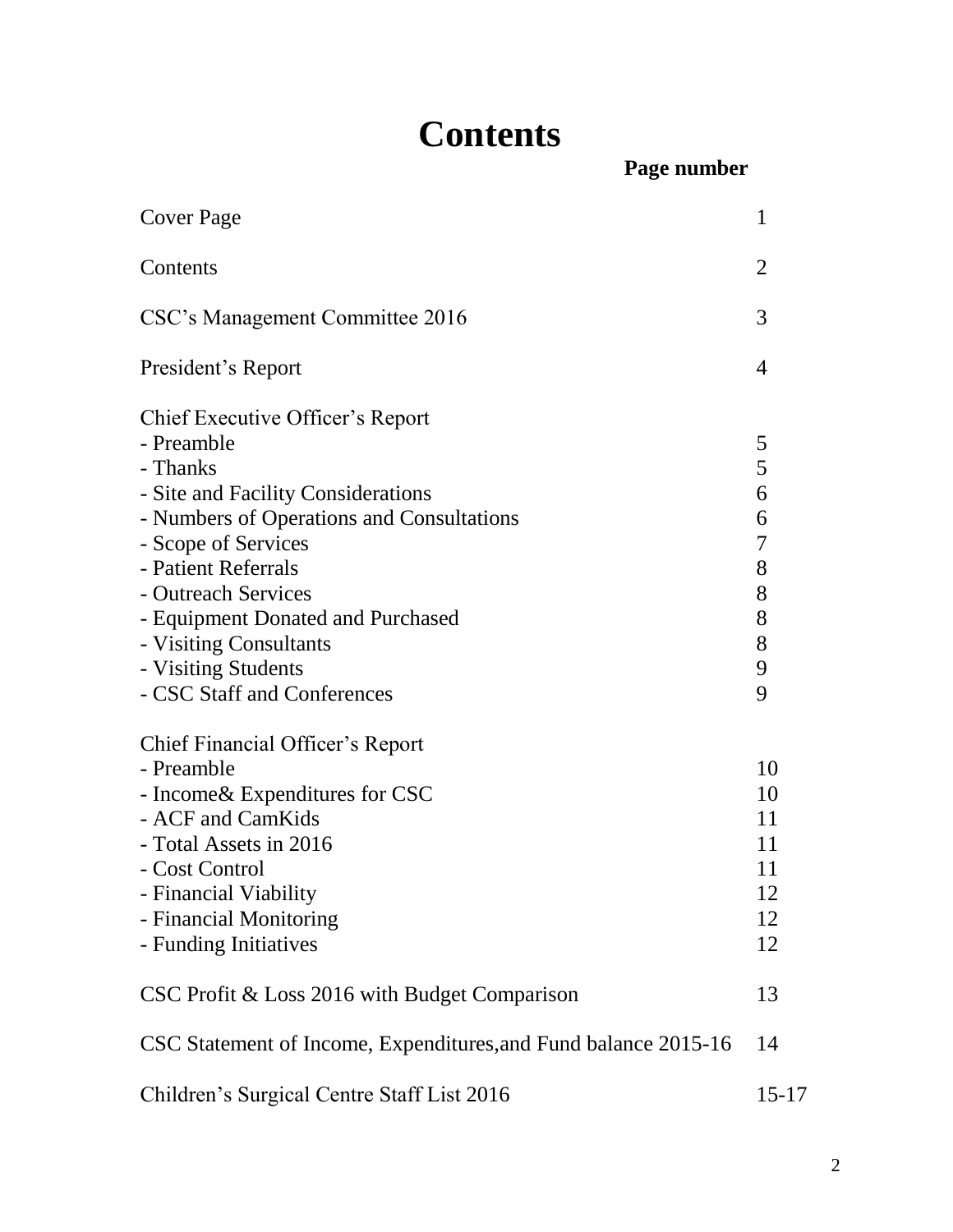# **Children's Surgical Centre Management Committee 2016**

| <b>Chief Executive Officer</b>                      | Dr.JamesGollogly,<br>OBE, FACS, FRCSC |
|-----------------------------------------------------|---------------------------------------|
| <b>Chief Financial Officer and Administrator</b>    | Mrs. Kanyapak Reinvetch               |
| <b>Manager of Reconstructive Surgery Department</b> | Dr.KeoVanna                           |
| <b>Manager of Anaesthesiology Department</b>        | Mr.KungKob                            |
| Manager of Ophthalmology Department                 | Mrs.BeeSokngin                        |
| <b>Manager of Administration Department</b>         | Mr.SokMenglong                        |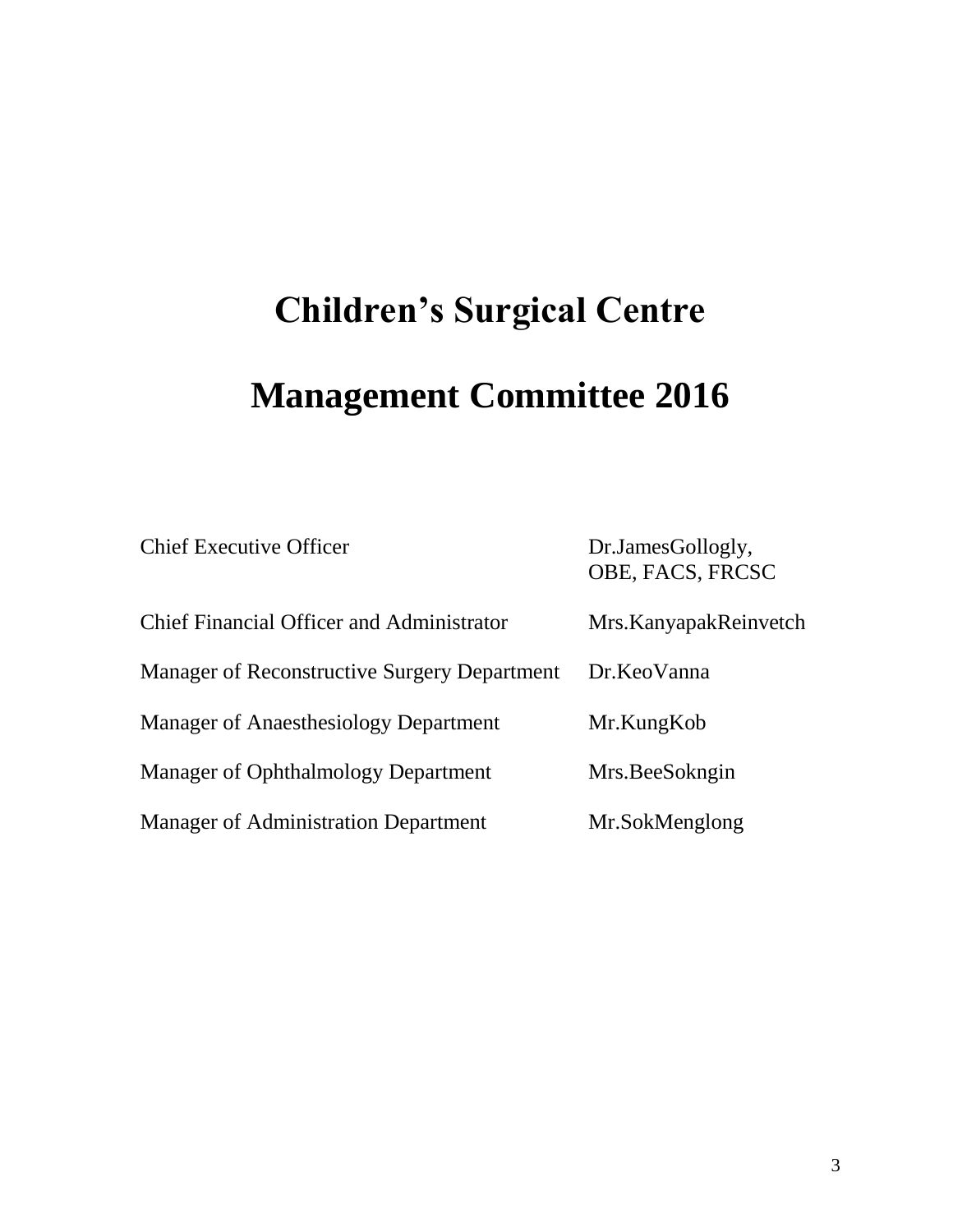#### **Children's Surgical Centre**

KienKhleang National Rehabilitation Centre Route 6A, SangkatChroyChangvar Phnom Penh, Cambodia [www.csc.org](http://www.csc.org/)

#### President's Report

CSC has had another exemplary year in 2016. While the number of surgeries has not changed much, the level of complexity and diversity has increased monumentally. The surgical staff continues to benefit from the experience of a multinational group of experts in their field. Our Cambodian surgeons have proven to be masters of adapting cutting edge techniques to the unique environment of a developing nation and medical system. This is a real tribute to the gem we have at Kien Khleang.

As the complexity increases, unfortunately, costs increase also. I urge all our donors to look at what is being done and support us in continuing to be able to provide for the indigent while building the skills of our surgeons and surgical staff. Rebuilding a health care system from zero is a long and arduous task, not a sprint.

On behalf of the board, I want to thank you all for your continued support.

Mark M Moser MD FRCPC Board President Children's Surgical Centre

*Mark M Moser MD FRCPC President [Markmoser57@hotmail.com](mailto:Markmoser57@hotmail.com) Phone: (561) 845 7432 Mobile: (561) 847 1781*

*Dr. Jim Gollogly, OBE CEO Children's Surgical Centre Phnom Penh, Cambodia [jim@csc.org](mailto:jim@csc.org) Mobile: (855) 12 979 214*

*KanyapakReinvetch CFO/Administrator Children's Surgical Centre Phnom Penh, Cambodia [kanya@csc.org](mailto:kanya@csc.org) Mobile: (855) 12 710 789*

*Jim Carmichael Secretary [jim@JEcarmicheal.com](mailto:jim@JEcarmicheal.com) Phone: (907) 486 6874 Mobile: (206) 3216395* 

*Prof. Massey Beveridge BA M. Phil, MD DTM&H, FRCSC Professor of Surgery University of Toronto [Massey.beveridge@gmail.com](mailto:Massey.beveridge@gmail.com)*

*Prof. Nabil Samman FRCS (Edin), FDRS (Eng) Professor of Oral and Maxillofacial Surgery University of Hong Kong [nsamman@hku.hk](mailto:nsamman@hku.hk)*

*Prof.Michael G. Irwin Professor and Head of the Department of Anaesthesiology University of Hong Kong [mgirwin@hku.hk](mailto:mgirwin@hku.hk)*

*Eugene Gollogly Steiner Books Ltd. USA [gene@steinerbooks.org](mailto:gene@steinerbooks.org)*

*Ian Mullane CEO Locowise Ltd [Ian@Locowise.com](mailto:Ian@Locowise.com)*

*Dr Laragh Gollogly, MD, MPH. Editor, WHO Bulletin, Geneva, [golloglyl@who.int](mailto:golloglyl@who.int)*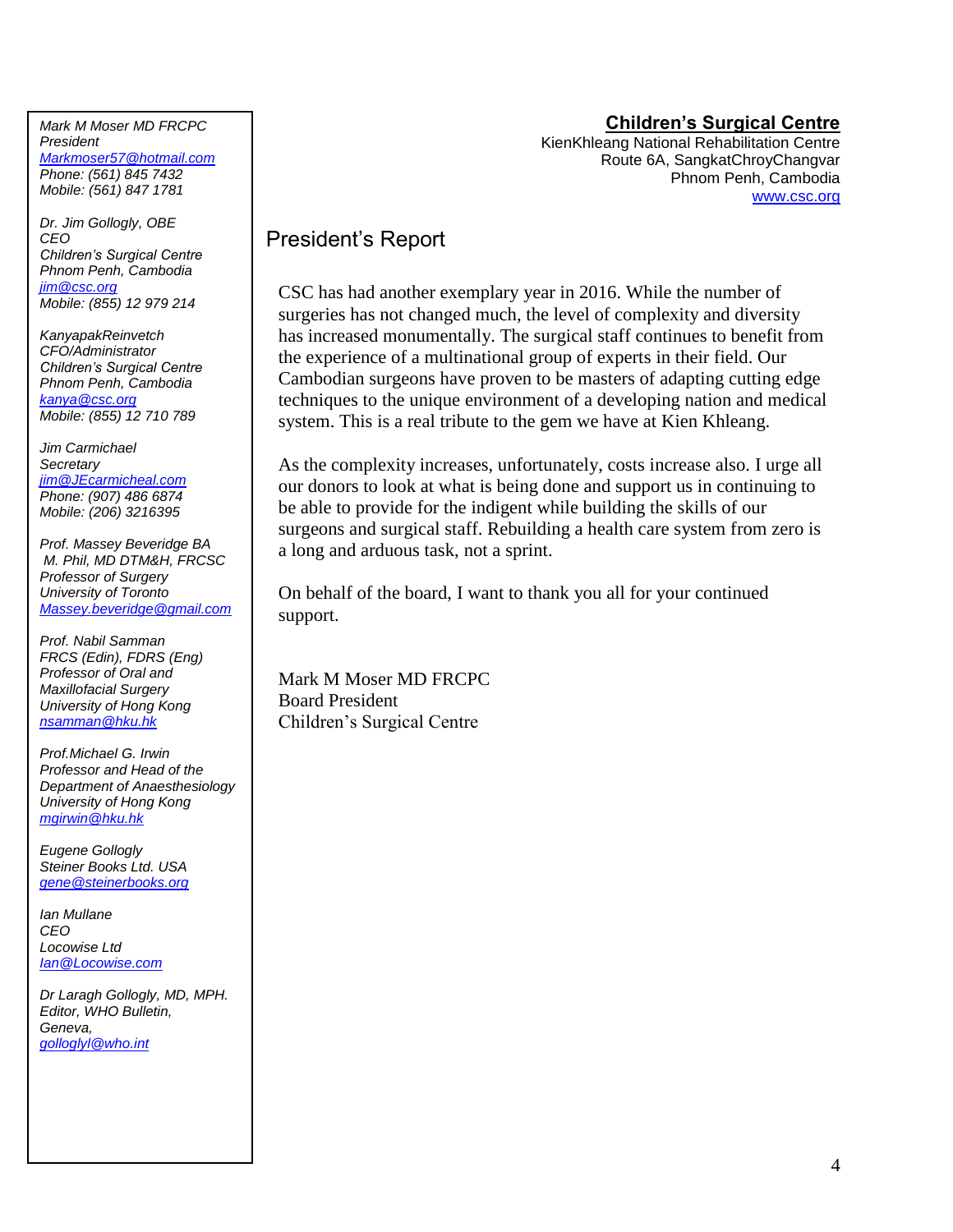# **Chief Executive Officer's Report**

#### **Preamble**

2016 has been another good year for CSC. We have signed a new 3 years MOU with the Ministry of Social Affairs so our tenure in KienKhleang should be secured for that period. We started a new Total Knee Replacement program, while the ENT department continued to develop and with the aid of Audiologists from the University of Melbourne, we are now competent to do 95% of the audiograms that are required by ENT. Orthopaedic Fellows from the UK have been present most of the year, and we expect an Ophthalmic Fellow to be present for a year, starting in February 2017, but our putative Anaesthesia Fellow may not be coming. The eye department is still somewhat less productive than it was a few years ago as we have now declined to take on more younger local ophthalmologists who only seem to want to come to us to use our equipment, and then leave for private practice once they have learned new techniques. Nevertheless, although the number of eye consultations was almost exactly the same as last year, we did do a couple of hundred more eye operations.

No major construction has taken place, but the ENT department has taken over most of the conference room as it has increased in patient numbers and has this year seen almost 5,000 patients in consultation, The eye outpatient department has been expanded by moving speech therapy into the eye inpatient ward giving eye consultations more room, and the speech therapy room now incorporates the audiology service. At this point, it is hard to find more space on the premises as the buildings are fully utilized.

#### **Thanks**

The Board of Directors would like to thank all donors for all their assistance during the year. Some donors wish to remain anonymous, but others include:

**Watsi** for its crowdfunding donations throughout the year which have been very successful. **Vanda Sports Group, Ian Mullane, and their boxers** for continued fundraising efforts, both corporate and individual, through the White Collar Boxing events. **Dave and Kerry Rickards, the DAK foundation,** for their ongoing financial support. **CLSA**in Hong Kong, for support that is now terminating but has been very beneficial. **Kadoorie Charitable Foundation** which has supported us for so many years both directly and indirectly. **Dr.Mark Moser &Mr.ChuckMonat**for their individual donations. **Smile Train** for continued support of our Cleft Lip and Palate surgical program. **Peter Bennett Foundation** for continuation of 3 year support. **Royal City of Dublin Hospital Trust**, for support of our ENT program this year.

**Dreyfus Charitable Foundation** for further support.

In addition, there have been **many other private donors** who have made financial contributions throughout the year, and who do not wish to have their names publicized, or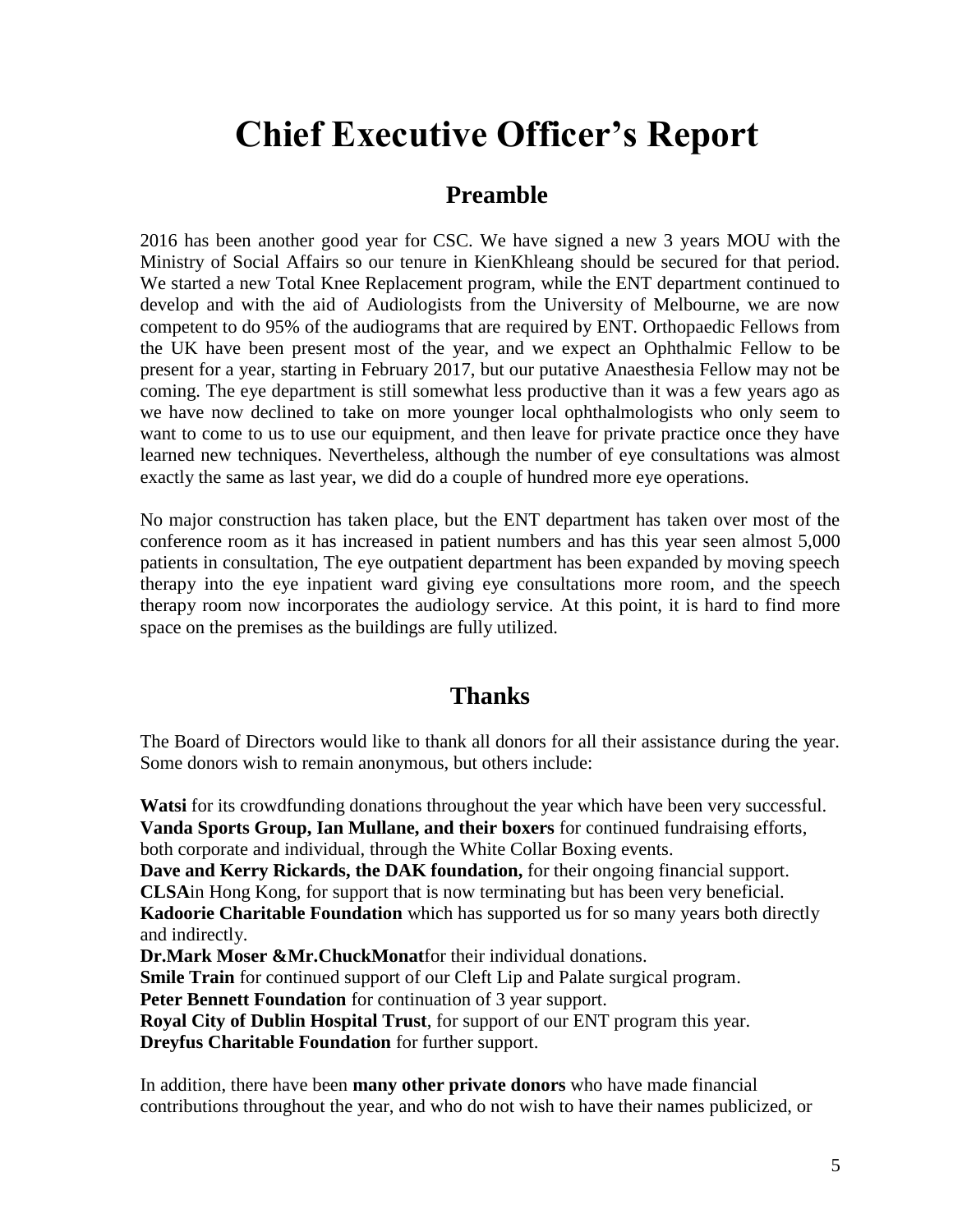whose names are too numerous to mention here, but we do hope they all received their recognition and thank you letters.

The Directors would also like to thank the local Khmer staff of Children's Surgical Center, for all their hard work in providing such good service during the year to the patients we have treated.

#### **Site and Facility Considerations**

The great change in the compound this year was that Dr.Vra's edition of RoseCharities did not have its MOU with the Ministry renewed, and had to leave. However, 2 other Khmer ophthalmologists took over his space, hired most of his staff, and continued to do eye operations under the name "KienKhleang Eye Hospital". We do not know much about how this all happened, but have heard that the new project is being supported by GTZ, the German equivalent of USAID, which was supporting the project in SvayRieng that the 2 ophthalmologists had previously been running. The rains were scanty, and there was no real problem with flooding in the rainy season, nor were there many electricity cuts in the dry season.

| <b>Operations</b>     | 2011   | 2012   | 2013   | 2014   | 2015   | 2016   |
|-----------------------|--------|--------|--------|--------|--------|--------|
| <b>Rehabilitation</b> | 1,491  | 1,540  | 1,334  | 1,556  | 1,242  | 1,323  |
| Eye                   | 2,080  | 3,425  | 4,816  | 3,634  | 2,990  | 3,139  |
| <b>ENT</b>            |        |        |        | 160    | 232    | 244    |
| <b>Total</b>          | 3,567  | 4,965  | 6,150  | 5,190  | 4,464  | 4,706  |
|                       |        |        |        |        |        |        |
| <b>Consultations</b>  | 2011   | 2012   | 2013   | 2014   | 2015   | 2016   |
| <b>Rehabilitation</b> | 2,429  | 1,960  | 5,809  | 7,121  | 8,070  | 5,235  |
| Eye                   | 9,411  | 8,108  | 11,638 | 13,268 | 12,582 | 12,499 |
| <b>ENT</b>            |        |        |        | 3,121  | 3,931  | 4,824  |
| <b>Total</b>          | 11,840 | 10,063 | 17,447 | 20,389 | 24,583 | 22,558 |

#### **Numbers of Operations and Consultations**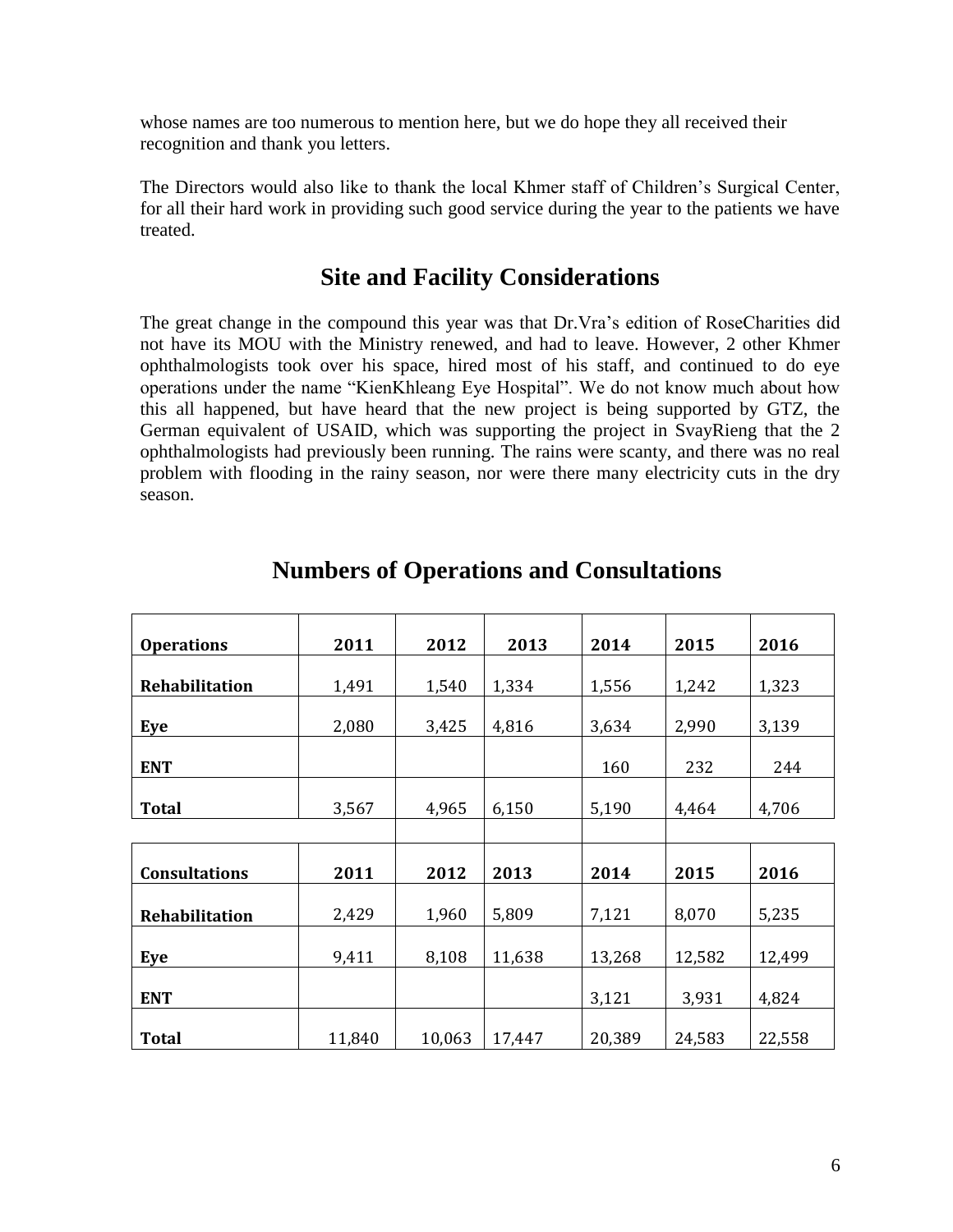#### **Scope of Services**

In general, the eye department is holding steady, but has not really progressed very far. Dr Long has only worked part-timeat CSC as of January  $1<sup>st</sup>$  2016, as he continues to work at the Russian Hospital in the mornings. This is not really satisfactory, as he is not always available for consultation with the more junior eye doctors. However, Dr.YouEy is coming along very well, and almost all the visiting eye surgeons have remarked on how competent and what a good surgeon he is. Dr.Sambo, who had been with us for over 2 years, like Dr.YouEy, left to join the government hospital in KompongChhnang. The other 3 junior surgeons are continuing to progress, but it will take another year or so before they can function independently.Dr.Dirais finishing his ophthalmic residency in Manila, and will not be back with us untilJanuary 2018, when we hope to replace him in Manila with Dr. YouEy.Dr Greg Fincham plans to work with us as a new Ophthalmic Fellow for a year, starting in February 2017, so we are looking forward to his arrival.

The ophthalmic nurses are doing very well.Mrs.BeeSokngin (Samphoas Thom) is now the Manager of the eye department and Mr.Romanea is the deputy manager. This has worked better than having the doctors as managers. 2 of our eye nurses went to WatRaiking Hospital again in 2016 for further training: Ms.Channy whom we have now promoted to head of the eye operating room, and Mr.Ratha, who is very skilled now in assisting Dr.Long doing Vitreo-Retinal surgery.

ENT surgery has continued to develop well.Dr.MahmoodBhutta worked as our Otology Fellow for 4 months in the early part of the year, but then returned on 2 separate visits of a week each in the latter half to monitor the progress of the local surgeons. He taught them how to do mastoidectomies, which Drs. Davy and Sothea can now do independently, and with Dr. Kim now being able to do tympanoplasties independently, Dr.Mood says we are the best otology service in Cambodia. We used to have to send all the patients who needed audiometry to All Ears Cambodia, but after Dr.Mood organized an audiology team to come with him from the University of Melbourne in September, we can now do our own audiograms, which saves a lot of time and effort.

Because of the difficulty in finding anaesthesiologists, we started to train our nurses to be nurse anaesthetistsin January 2015, and that has been a very good move. The first 2, Mr.Savoeun and Ms.Peaktrahave now finished their training, and are awaiting a final exam to be given by our visiting expatriate anaesthetists, Drs Mark Moser and Brian Moore, later this month. 2 more nurses, Mr.Kob and Mrs.BeeSoknginfollowed on, but Mrs.Sokngin changed to be manager of the Eye Department after a year, so we have recruited 2 more nurses at 6 month intervals, and made a notable difference in the efficiency of the anaesthesia department.

Cleft surgery showed an increase of 20% in operations this year, to a total of 167operations,although the "backlog' has dramatically diminished and there are now more teams competing for patients. SmileTrain continues to support our cleft operations and this year sent 3 of our surgeons to a cleft conference in Taiwan. With only 2 dozen MEC surgeries this year, the numbers are dwindling again as the backlog is cleared, butPhnom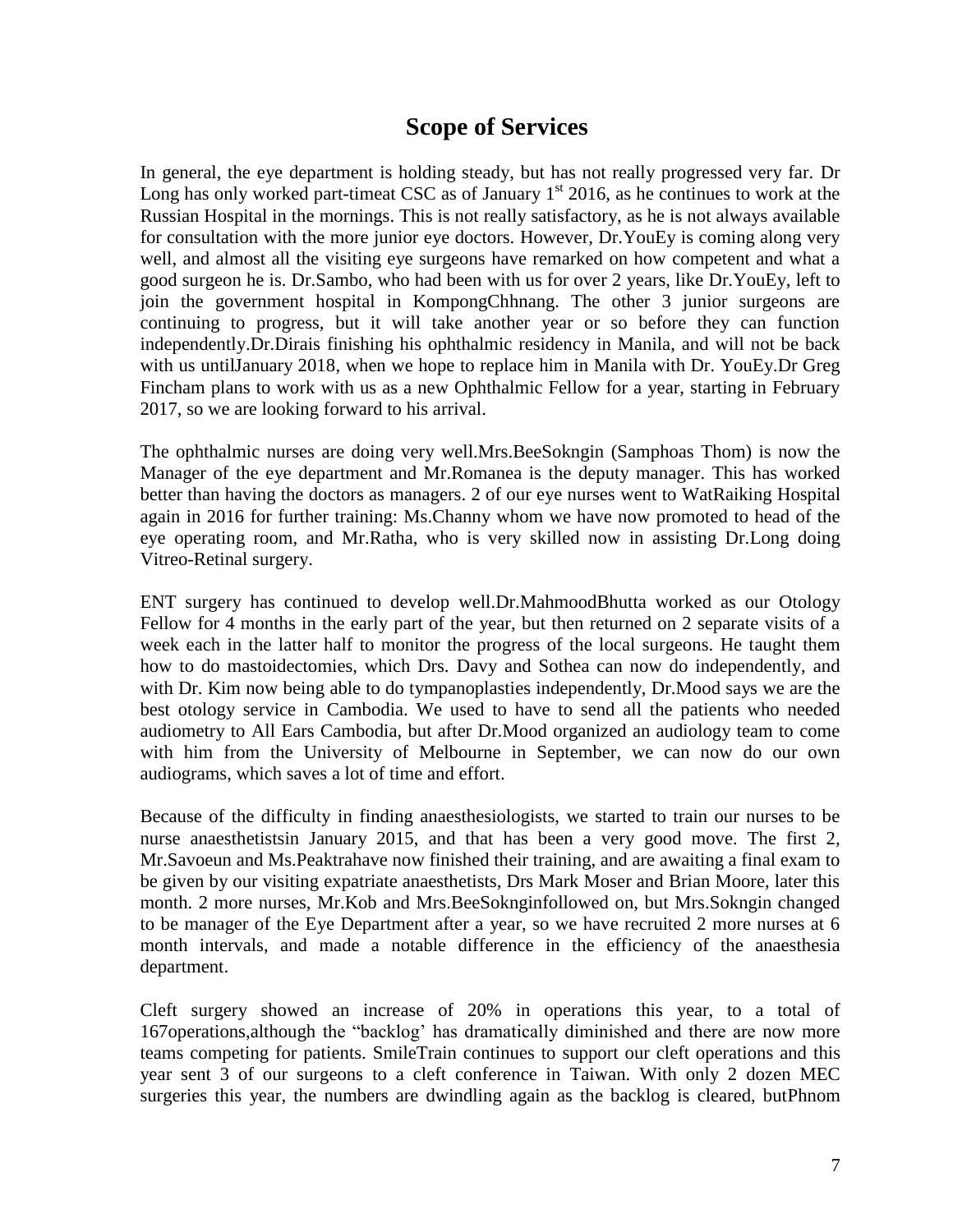Penh Rotary Club has continued to support our MEC program, so we are very grateful to both them and Smile Train.

On the rehabilitation surgery side, the big development was the institution of a Total Knee Replacement program, for which the Kadoorie Charitable Foundation provided the initial funding for the instruments and 24 prostheses; Dr Robert Siorpaes came from the Tyrol and initiated the project; and Watsi expects to support the costs of more prostheses as they become necessary. The Brachial Plexus Injury project is going well with the Singaporean and UK hand surgeons, and Prof Ken Cheunghas continued to visit from the University of Hong Kong, with other spinal surgeons, so our spine surgery is developing.

#### **Patient Referrals**

Again this year, not too much has changed in regard to referrals: mostly it is by word of mouth, from relatives, friends and various officials, but there is a steady increase in referrals of difficult cases from other hospitals, and also of people from remote areas through the agency of some organization or other. We do still use radio advertising on occasion, but the results are not very specific.

#### **Outreach Services**

In general, we have given up doing outreach surgeries, as they are much more likely to be cancelled and our time to be wasted, than if we stay in KienKhleang and let patients come to us. This is much easier these days, as the roads are much better and public and private transportation services are much more to hand.

## **Equipment Donated and Purchased**

In 2016, we only purchased 2 major pieces of equipment: a Zeiss Yag Laser for the eye department, and a Zeiss OPMI Pico operating microscope for the ENT department. Other purchases were significantly less expensive and more routine, like operating lights, small autoclaves, cameras and so on.

Most useful however, has been the opportunity for Jack and Thearun to complete the second year of their 3 year Biomedical Engineering course, increasing their skills in repairing and maintaining our equipment, and we certainly hope that World Engineering will continue to run the course through the next year.

## **Visiting Consultants**

The "Senior Surgeons' Program", funded by Kadoorie Charitable Foundation, has been of great help during the year in funding Fellows. Dr.AlasdairBottcame as the orthopaedic fellow for 6 months in August 2016, and Dr.NamalPereraoverlapped him as anotherorthopaedic fellow for 6 months, starting at the end of October. Then Dr.Alex Nichols will come for 3 months in March 2017, to be followed by Dr.Saqib Noor again for 6 months starting in August 2017. Orthopaedics has been, and will be, well covered, but it has been more difficult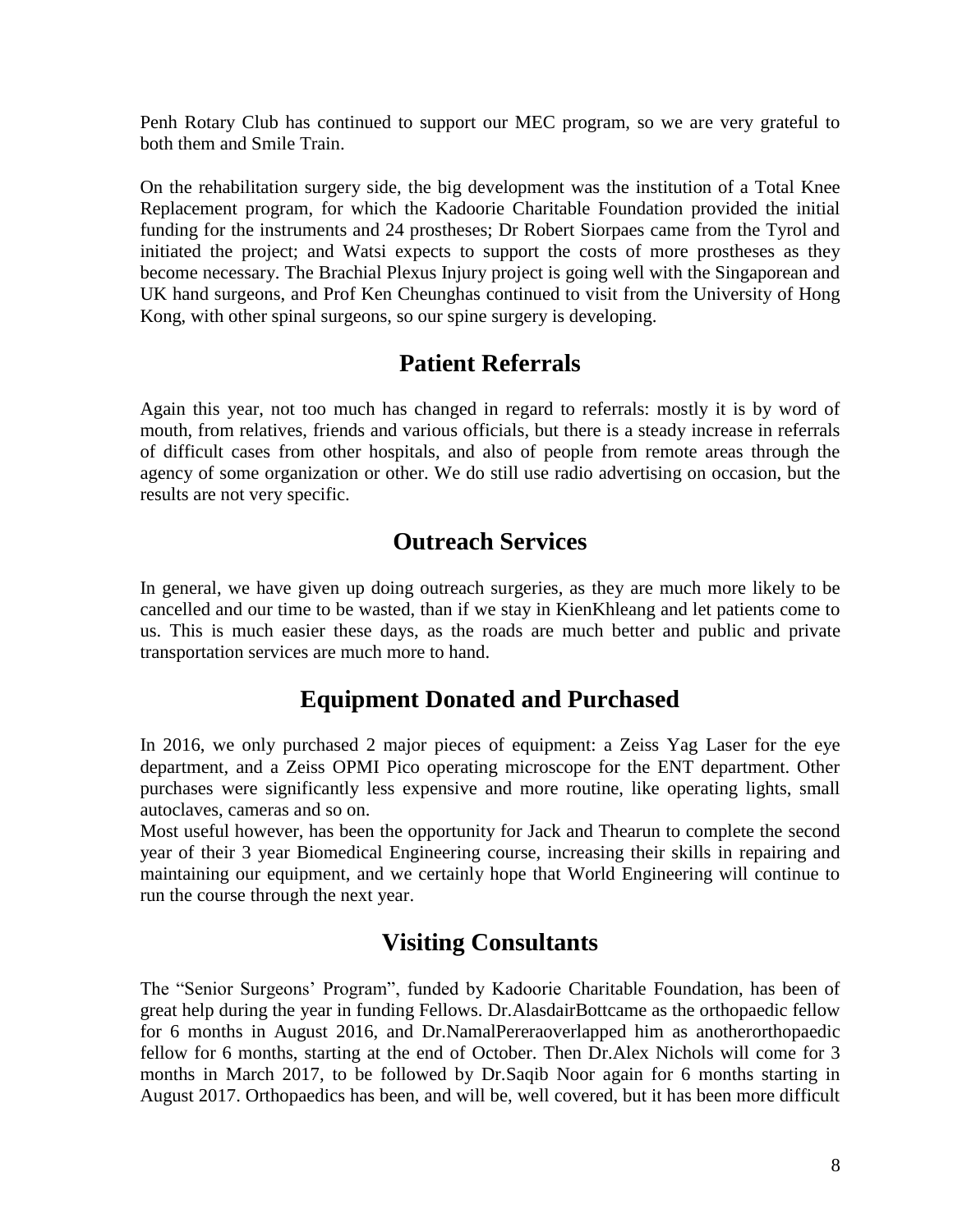to find further ENT Fellows after Drs. Charlie Huins and MahmoodBhutta, and there will have been a lapse of more or less 2 years between the ophthalmic Fellows, Dr.HeidiGollogly and Dr.GregFincham due to start in February 2017.

The French ENT team, Entendre Le Monde, came to help teach ENT surgerytwice again this year. The Singapore hand team came twice and our hand surgery service improved, as did the Toulouse team working with our plastic surgeons. Dr.Kevin Winkle came twice, working with our paediatric ophthalmology team. He brought his friend Mark Nelson, a VR surgeon, and was very helpful in encouraging Drs. Lee Wan and Elliot Davidson to come from California and help with cataract surgery. From the U of Hong Kong, came 2 other ophthalmic surgeons, Drs. Carol and Noel, who were very good value, and all these eye surgeons were supported by SEE International. Other visitors included Dr.Ken Cheung from Hong Kong; Drs. Bob Aptekarand Peter Salomon from California; Dr.Al Gross from Alaska, and Dr.Masa Iwata from Japan celebrated his 100<sup>th</sup> visit to Cambodia to teach maxilla-facial surgery and worked with us 3 times during the year.

#### **Visiting Students**

There were 21 visiting medical students in 2016, from multiple different countries, but the Alaskan students now no longer have the opportunity to come, just like the Toronto students previously.No difficulties occurred, and our Khmer staffwere happy to work with them and learn from them.

#### **CSC Staff and Conferences**

We have been asked to now take 4 Khmer surgical residents working with us at any one time on their 6 month surgical rotations, and all have had a great time and learned a lot. Other than them, we have had little other change in the medical staffing throughout the year.The annual "Journees de Chirurgie" took place in Phnom Penh during November, and we presented another 4 papers on various topics. Drs. Ratha, Nara and Sophiep went to a cleft conference in Taiwan, courtesy of Smile Train, and Dr.Ngiep had 2 weeks in the Austria with Dr. Siorpaes preparatory to us starting our TKR program. Again, a few papers have been written and submitted to various medical journals and all-in-all, this has been a very productive year.

**Dr. Jim Gollogly Chief Executive Officer**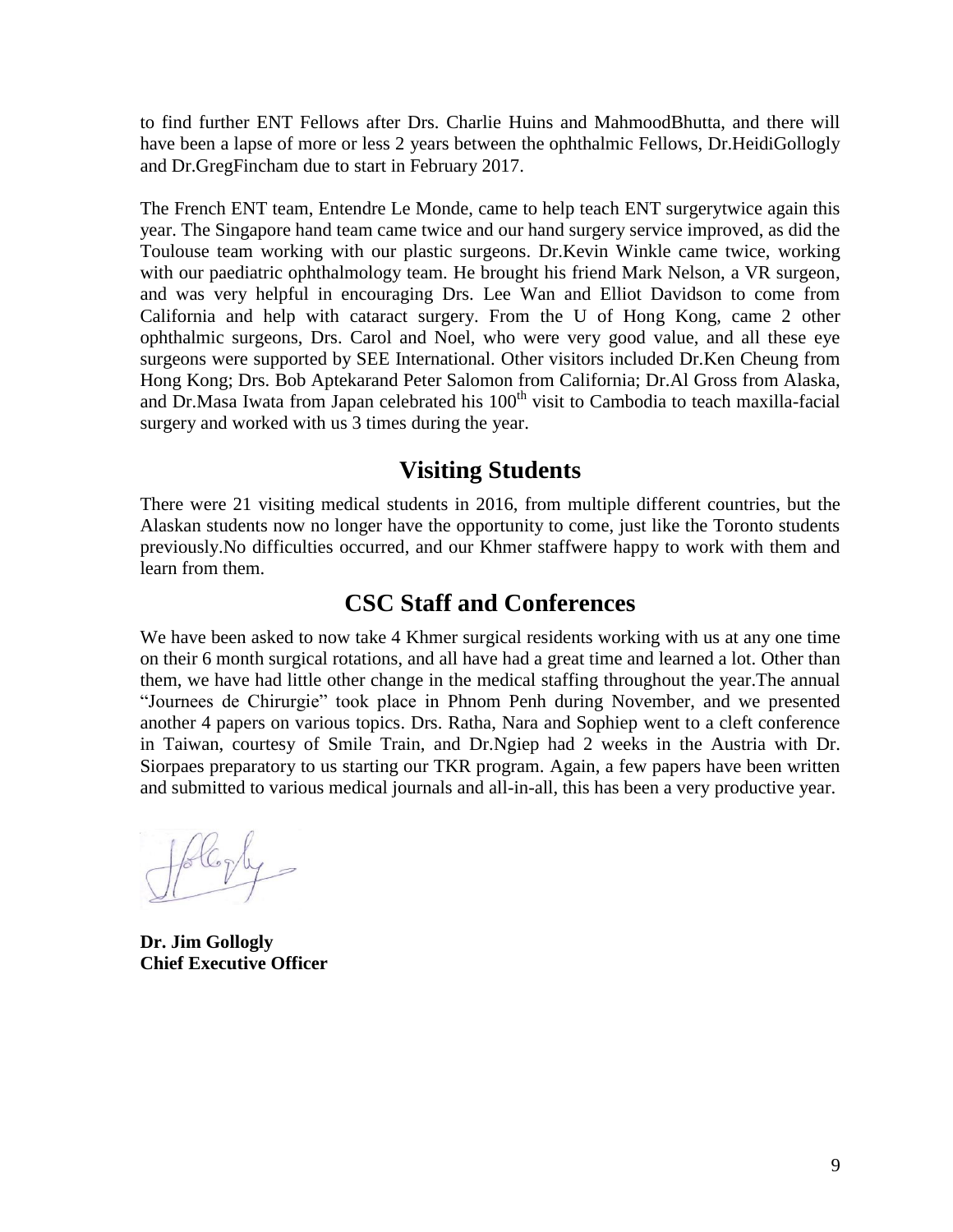# **Chief Financial Officer's Report 2016**

## **Preamble**

#### **Income and expenditures for CSC.**

This year, we had to separate out the donations that CSC received for, and passed through to, both the Australian Cambodia Foundation (ACF, which runs Sunrise Children's Villages (SCV)) and the Cambodian Children's Charity (CamKids), and consequently the accounting looks different slightly from the previous years. (ACF and CamKids are discussed below). CSC had a **total Income of \$1,541,832 and expenditures of \$1,487,347 in 2016.**

There were 1,386 donors in total this year, but the major donations to CSC came from the followingorganisations and individuals who gave more than \$20,000:

Watsi.org \$421,798 Vanda Sport Group (VSG) \$168,738+Vanda Online \$166,637 = \$335,375 CLSA \$119,214 DAK Foundation \$113,975 Peter Bennett Foundation \$75,000 Kadoorie Charitable Foundation \$69,989 Royal City of Dublin Hospital Trust \$63,968 Charles Monat \$ 50,000 Smile Train \$43,323 Phnom Penh Rotary Club, \$26,681 Pink Umbrella (via Rotary Club Australia) \$22,358

.Expenditures were \$1,487,347this year and the major categories were:

- Staff Salaries \$787,158
- Medical Consumables \$270,528
- Operating Costs \$152,086
- Depreciation \$100,934
- Repair and Maintenance \$82,528

#### **ACF and CamKids.**

For many years now, CSC has had an agreement with these two organisations. Instead of each organisation individually setting up Tax-deductible Entities in the USA, UK, and Australia, each organisation would accept tax-deductable donations for one another in the country of registration, and pass these donations along to the designated organization, without charging any fees. CSC therefore has, for years, been accepting donations in the USA for both ACF and CamKids, just as ACF has done reciprocally in Australia and Camkids in the UK. Usually, such donations are transferred whenever requested. This year,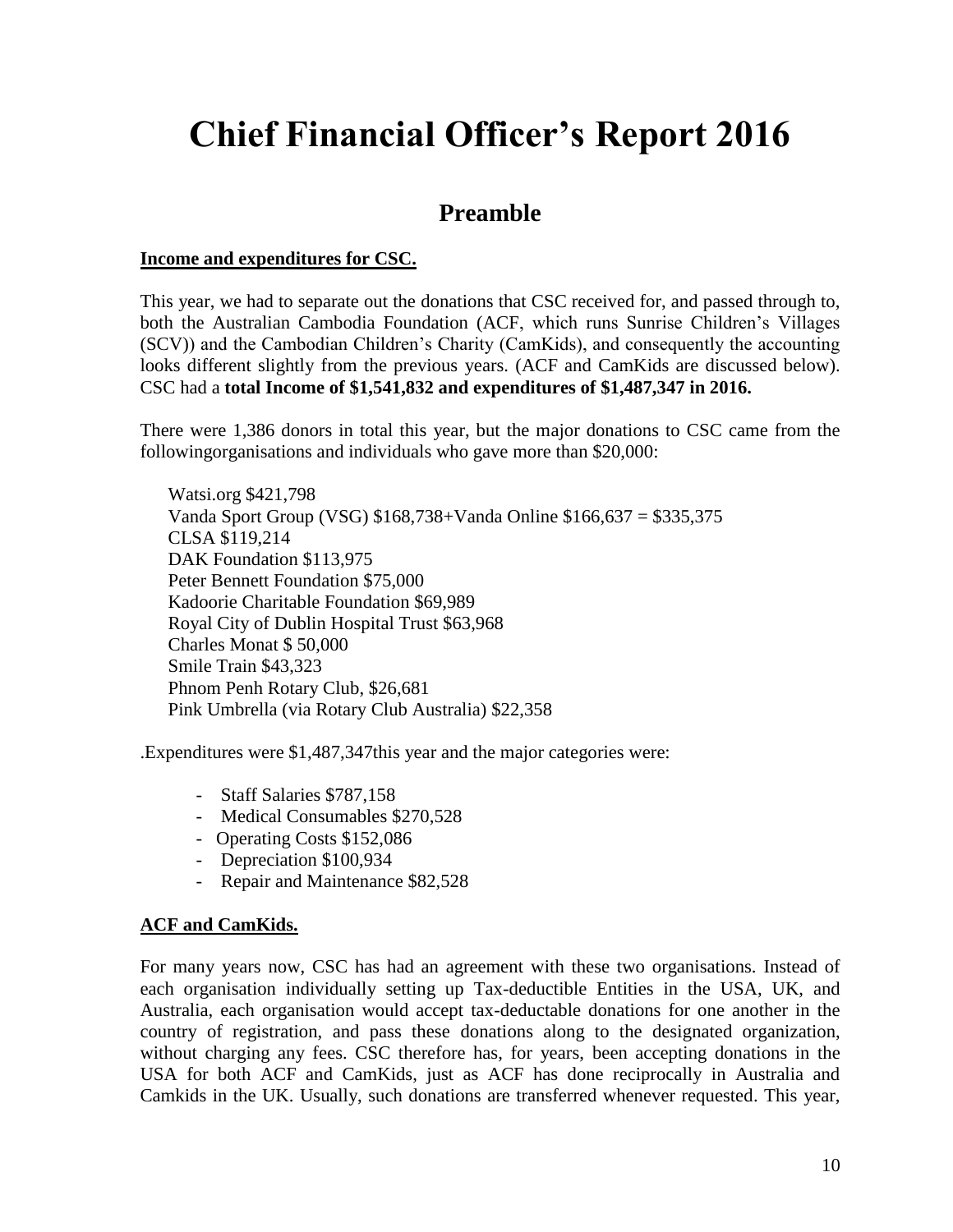ACF had \$397,671 passed through from CSC (\$256,740 to Sunrise Children Village and \$140,931 to New Hope for Cambodian Children), and CamKidshad \$19,561 passed through. As of this year, we are booking those accounts separately, in order not to confuse the financial accounting of CSC.

**Total Assets in 2016** were \$1,286,717 represented by the following amounts on December 31, 2016.

- 1. 8 Bank Accounts totaling \$676,555
- 2. 4 PayPal Accounts holding \$55,194
- 3. Equity Investments \$491,636
- 4. Other current assets \$36,604 (credit card ANZ \$5,955, cash on hand \$2,701, petty cash \$300, Advance A/C \$8,283, Deposit&Prepaid \$19,365)
- 5. Equipment and Property \$26,728

The details of all these can be seen in the sheet: 2016 CSC Profit & Loss with Budget Comparison (Page 13).

#### **Cost Control**

This year, CSC's total expenses were \$1,487,347 compared to a budget of \$1,527,900, so we were under budget by \$40,554, much of which was due to the closure of our Pharmacydemanded by MOSAVY before renewing our new MOU for the next 3 years.

However, some of our expense categories were over-budget such as Medical Consumables exceeded the budgetby \$22,559 as we did a bulk order of Ophthalmic supplies for a year. Operating Costs is exceeded budget \$19,430 from Insurances premium and Bank Charges. Maintenance of Buildingsincreased by \$10,092, as we modified the space for the new operating room and ENT outpatient department.

## **Financial Viability**

In 2016, we continued to receive wonderful support from our major donors as mentioned in the details of Income this year, as well as from almost 1,500 other donors.CLSA has concluded its annual donation, as we expected, and the Peter Bennett Foundation will finish in 2017, unless they renew their commitment. However, Watsithis year donated \$421,798 to us, in comparison to last year's contribution of \$221,377.Our former Stakeholder Relations Officer, Hannah Callas, who had worked for Watsi before CSC, arranged for them to crowdfund many more operations for us. We certainly hope that this level of support from Silicon Valley can continue, and so far, there seem to be no signs that it will disappear.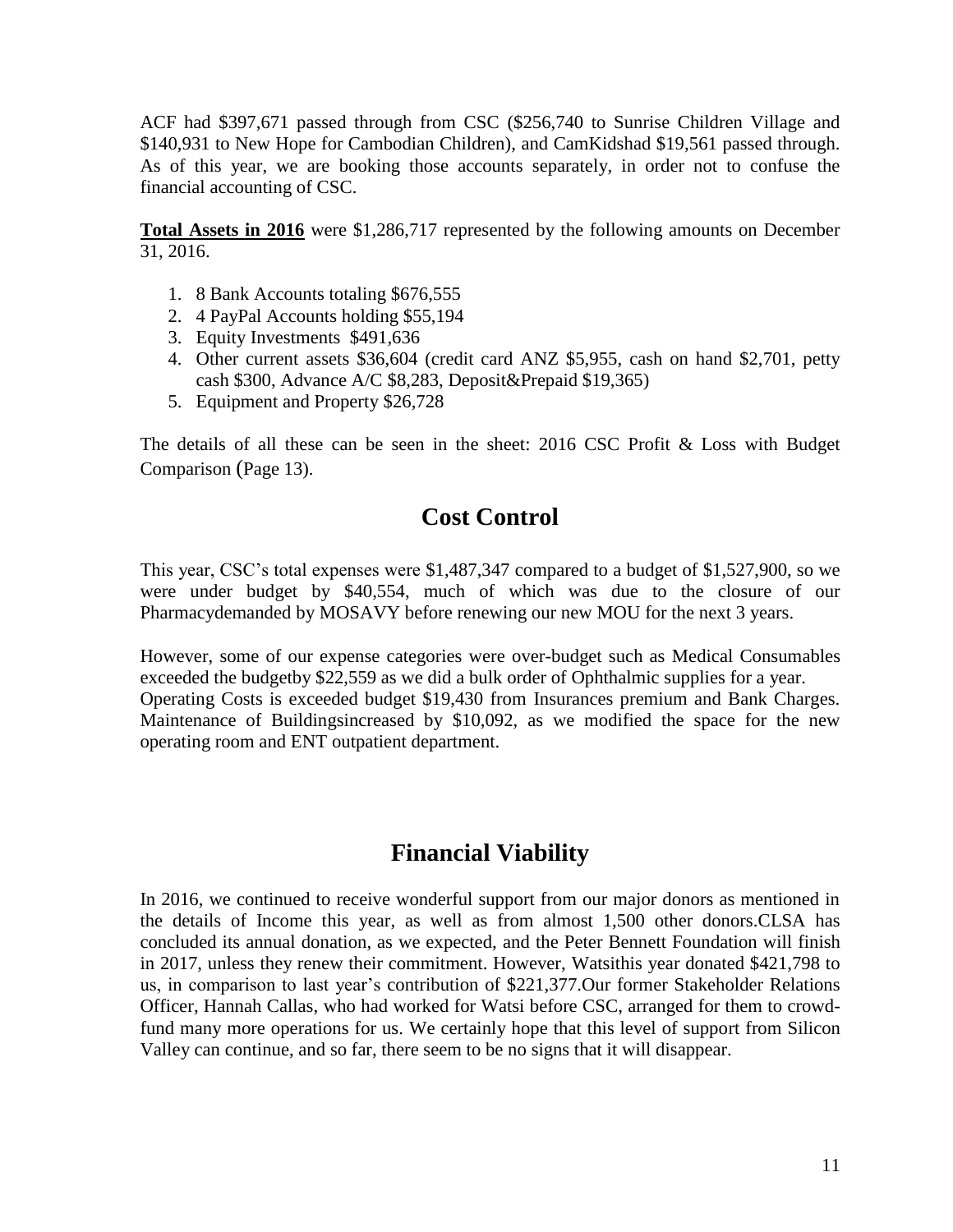## **Financial Monitoring**

2017 will be last year of our 4 years Auditing Contact with PWC, and they have scheduled to audit us for 2016 in February 2017.

A Draft "CSC 2016 Statement of Income, Expenditures and Fund Balance" is attached to this report (page 14).

## **Funding Initiatives**

First State Investments has reconstituted its charitable giving arm, and Manan Trust has now become functional. We have had discussions with them for several years, and hope that now they will approve the application for funding that we have submitted to them. Two or three other large organisations are currently in contact with us, but we have not yet progressed to making a formal proposal to them.

Vanda Sports Group (VSG)continued its very valuable support in 2016 and promises to still raise funds for us in 2017,so we are very grateful to Ian Mullane and his group.

 $#$ foil

**KanyapakReinvetch Chief Financial Officer & Administrator**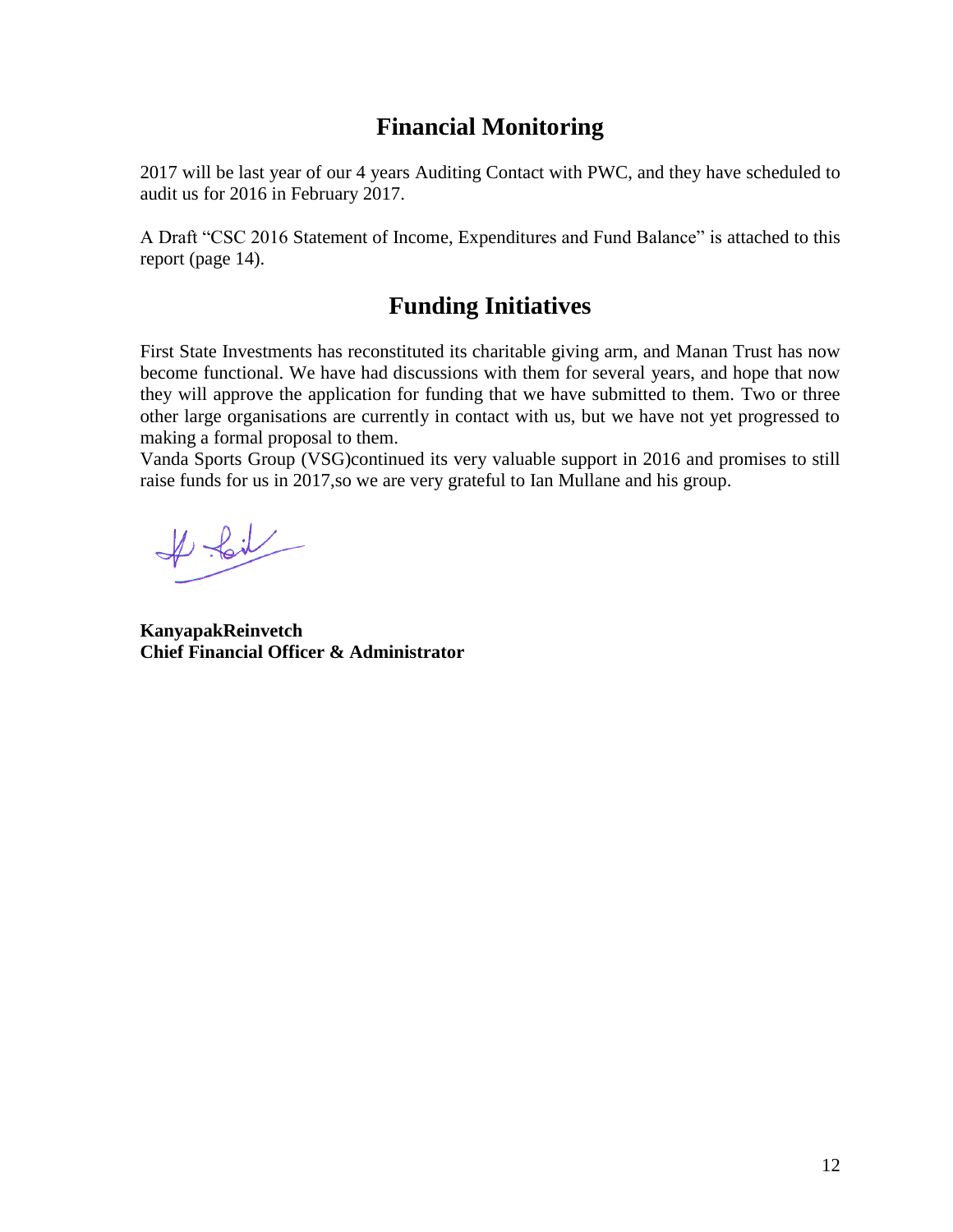#### Children's Surgical Centre

Profit & Loss Budget vs. Actual

January through December 2016

|                                                               | Jan - Dec 16 | Budget         | \$ Over Budget | % of Budget |
|---------------------------------------------------------------|--------------|----------------|----------------|-------------|
| Ordinary Income/Expense                                       |              |                |                |             |
| Income                                                        |              |                |                |             |
| 500 - Donations                                               | 1,699,697    | 795,000        | 904,697        | 213.8%      |
| CSC \$1,509,693<br>ACF \$179.263                              |              |                |                |             |
| Camkids \$10,740                                              |              |                |                |             |
| 550 - Interest & Dividends                                    | 21,214       |                |                |             |
| 560 - Cost Recovery from Chenda                               | 2,599        | 3,600          | $-1.001$       | 72.19%      |
| 570 - Pharmacy Income                                         | 8.325        | 50.400         | $-42.075$      | 16.52%      |
| <b>Total Income</b>                                           | 1,731,835    | 849,000        | 882,835        | 203.99%     |
| Expense                                                       |              |                |                |             |
| 4D10000 · Medical Salaries                                    | 617,176      | 659,725        | $-42.549$      | 93.55%      |
| 4D11000 · Medical Consumables                                 | 259,559      | 237,000        | 22,559         | 109.52%     |
| 4D12006 · Surgical Expense to Chenda                          | 1,400        | 12.000         | $-10,600$      | 11.67%      |
| 4D13000 · Staff Training                                      | 23, 272      | 18,000         | 5,272          | 129.29%     |
| 4D14000 · Bio-Engineering Department                          | 132, 132     | 122,040        | 10,092         | 108.27%     |
| 4D15000 - Maintenance Department                              | 77,950       | 74.292         | 3,658          | 104.92%     |
| 4D16000 · Utilities                                           | 36,003       | 33,000         | 3,003          | 109.1%      |
| 4D17000 · Other Assets & Depreciation                         | 100 934      | 98,871         | 2.063          | 102 09%     |
| 4D20000 · Pharmacy Expenses                                   | 12.167       | 48.060         | $-35.893$      | 25.32%      |
| 4/1000 · Management & Admin Salaries                          | 71,761       | 85.052         | $-13.291$      | 84.37%      |
| 4/2000 · Operating Costs                                      | 159,290      | 139,860        | 19,430         | 113.89%     |
| <b>Total Expense</b>                                          | 1.491.644    | 1,527,900      | $-36,256$      | 97.63%      |
| Net Ordinary Income                                           | 240.191      | $-678.900$     | 919,091        | $-35.38%$   |
| Other Income/Expense                                          |              |                |                |             |
| Other Expense                                                 |              |                |                |             |
| 41700 - Currency Loss (Gain)                                  | 1,662        |                |                |             |
| 4/900 - Realised Loss (Gain)                                  | $-5,960$     |                |                |             |
| <b>Total Other Expense</b>                                    | $-4.298$     |                |                |             |
| Net Other Income                                              | 4.298        | o              | 4.298          | 100.0%      |
|                                                               |              | $-678,900$     | 923,389        | $-36.01%$   |
| Net Income                                                    | 244,489      |                |                |             |
|                                                               |              |                |                |             |
| Grant to NGO                                                  | 417,232      |                |                |             |
| 4D18000 Grant to ACF \$397,671                                |              |                |                |             |
| 4D19000 Grant to CamKids \$19,561                             |              |                |                |             |
| <b>Grant Total:</b>                                           | 1.908.876    |                |                |             |
| Note:                                                         |              |                |                |             |
|                                                               |              |                |                |             |
| 4D11000 - Medical Consumables                                 |              |                |                |             |
| - Expense in 2015 - Oxygen and Gas (Tr# 182)                  | \$           | 594            |                |             |
| - Eye supplies for BOC (Tr# 1490)                             | s            | 22,644         |                |             |
| 4D13000 · Staff Training                                      |              |                |                |             |
| - Drs. Ratha/Sopheap/ Vanara, conference in Taiwan (Tr# 1583) | s            | 3,029          |                |             |
| - IT staffs study the programing of Java (Tr# 1444)           | s            | 1,200          |                |             |
| - Dr. Kim Yong June training at Singspor (Tr# 198)            | \$           | 877            |                |             |
| 4D14000 - Bio-Engineering Department                          |              |                |                |             |
| - Set up room in new container                                | з            | 8,009          |                |             |
| - Set up a new ENT room                                       | \$           | 2,959          |                |             |
| - Set up two new bathrooms at ground floor                    | ŝ            | 5,043          |                |             |
| 412000 · Operating Costs                                      |              |                |                |             |
| - Prolapsus expense 2016<br>- Watsi expense 2016              | š<br>s       | 1,300<br>4,016 |                |             |

Soft-)<br>Theoron<br>12.Sep 2017

 $D$ <br>12 Septe17

Page 13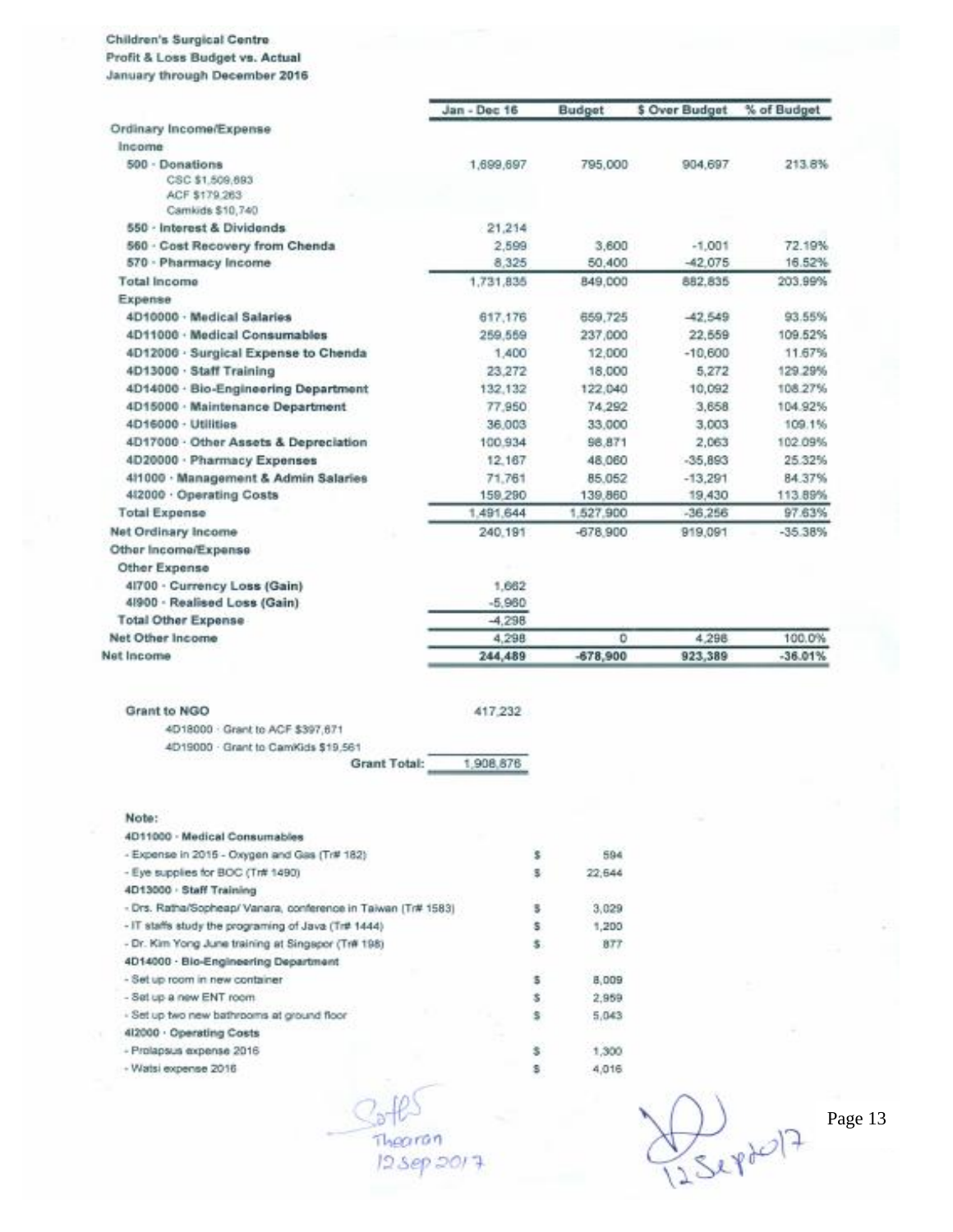#### **Children's Surgical Centre Statement of Income, Expenditures, and Fund Balance**

**January through December 2016** 

|                                                                     | <b>After PWC</b>   | <b>Audited Bal.</b> |
|---------------------------------------------------------------------|--------------------|---------------------|
|                                                                     | Actual 2016        | 2015                |
|                                                                     | USD(5)             | $USD($ \$)          |
| Income                                                              |                    |                     |
| Income from donors \$1,509,694                                      |                    |                     |
| Interest income \$21,214                                            |                    |                     |
| Pharmacy income \$8,325<br>Other income \$2,599                     |                    |                     |
| <b>Total CSC Income</b>                                             | 1,541,832          | 1,448,728           |
| Income from ACF \$179,263                                           |                    |                     |
| Income from Camkids \$10,740                                        |                    |                     |
| <b>Total Not CSC Income</b>                                         | 190,003            |                     |
|                                                                     | 1,731,835          | 1,448,728           |
| Expense                                                             |                    |                     |
| <b>CSC Staff Salaries</b>                                           | 787, 158           | 722.815             |
| <b>Medical consumables</b>                                          | 270,528            | 235,333             |
| <b>Depreciation</b>                                                 | 100,934            | 137,705             |
| <b>Operating costs</b>                                              | 152,086            | 132,957             |
| <b>Repairs and maintenance</b>                                      | 82,528             | 50,495              |
| <b>Utilities</b>                                                    | 36,003             | 32,947              |
| <b>Medical equipment</b>                                            | 25,132             | 28,190              |
| <b>Currency exchange loss</b>                                       | (4,298)            | 24,972              |
| <b>Training for medical staff</b>                                   | 23,272             | 18,800              |
| <b>Security and cleaning</b>                                        | 5,400              | 7.812               |
| <b>Professional fees</b>                                            | 4,674              | 7,210               |
| <b>Payment for services</b>                                         | 1,400              | 2,500               |
| <b>Office equipment</b><br>Not CSC Grant to ACF \$397,671           | 2,530              | 371                 |
| <b>Grant to Camkids\$19,561</b>                                     | 417,232            | 70,733              |
|                                                                     | 1,904,579          | 1,472,840           |
| DEFICIT OF INCOME OVER EXPENDITURE                                  | (172, 744)         | (24, 112)           |
|                                                                     |                    |                     |
| FUND BALANCE, BEGINING OF THE YEAR<br>FUND BALANCE, END OF THE YEAR | 1,454,068          | 1,478,180           |
|                                                                     | 1,281,324          | 1,454,068           |
| <b>Represented by:</b>                                              |                    |                     |
| Cash and cash equivalents                                           | 784,613            | 896,387             |
| <b>Publically traded equity</b>                                     | 447.729            | 416.155             |
| Property and equipment<br>Advances and other receivables            | 26,727             | 116,661             |
| Deposits and prepayments                                            | 8.283              | 26,879              |
| Accrued tax liabilities and other payables                          | 19,365<br>(5, 393) | 465<br>(2.479)      |
|                                                                     | 1,281,324          | 1,454,068           |

Roth<br>Thearan<br>12 Sep2017

 $13$  Sept of 7 Page 14

f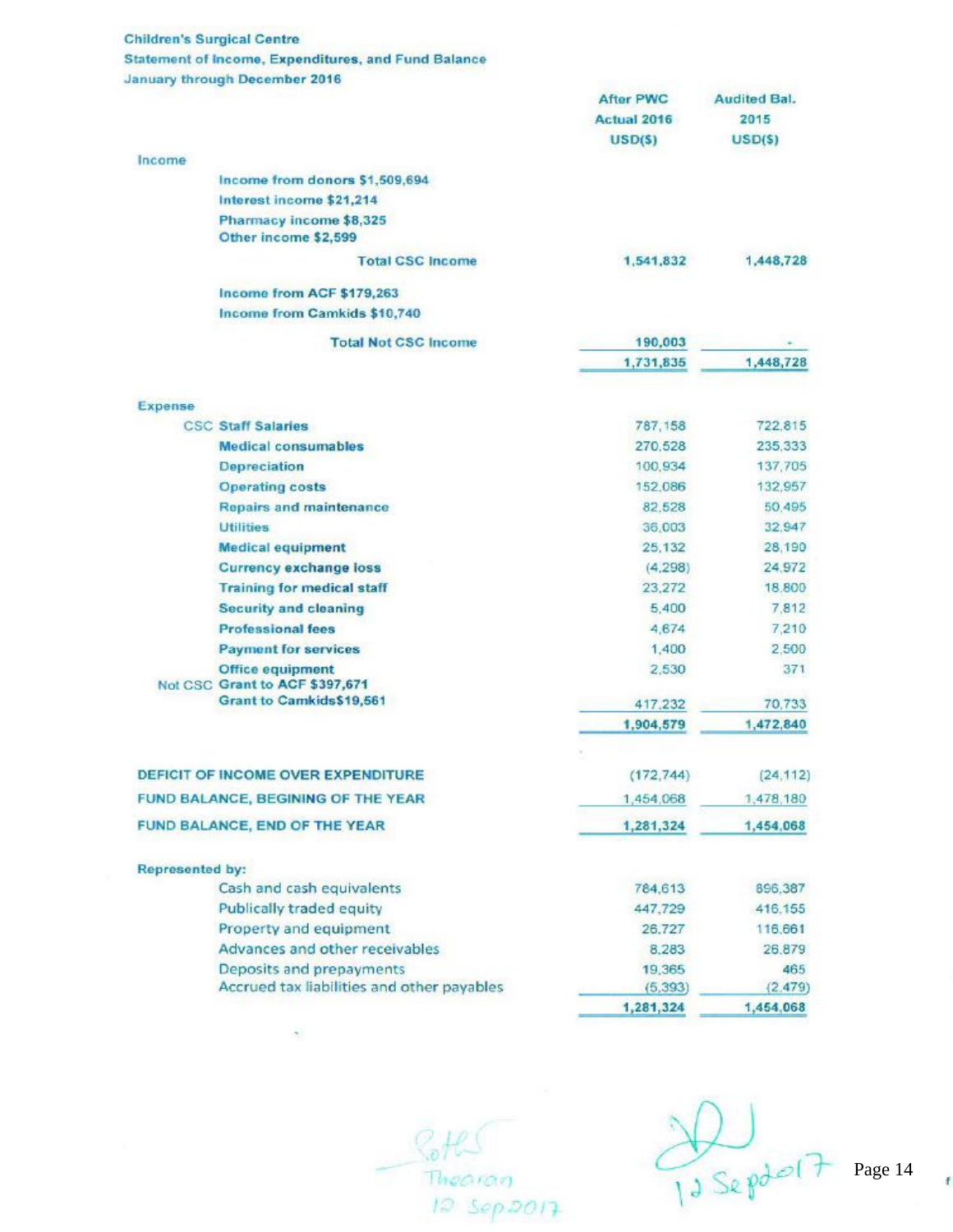#### **Staff List 2016**

| No              | <b>Title</b>                  | <b>Staff Name</b>                             | <b>Position</b>                                            | Sex    | <b>Email Address</b>            |
|-----------------|-------------------------------|-----------------------------------------------|------------------------------------------------------------|--------|---------------------------------|
|                 | The Management (2)            |                                               |                                                            |        |                                 |
| 1               | Dr.                           | James G. Gollogly                             | <b>Chief Executive Officer</b>                             | M      | jim@csc.org                     |
| 2               | Mrs.                          | KanyapakReinvetch                             | <b>Chief Financial Officer</b>                             | F      | kanya@csc.org                   |
|                 |                               | <b>Stakeholder Relations (2)</b>              |                                                            |        |                                 |
| 3               | Ms.                           | Hannah Marie Callas                           | <b>Stakeholder Relations Officer</b>                       | F      | info@csc.org                    |
| 4               | Ms.                           | EvalynnFaeTaganna<br>Romano                   | <b>Stakeholder Relations Officer</b>                       | F      | info@csc.org                    |
|                 |                               | <b>Reconstructive Surgery Department (25)</b> |                                                            |        |                                 |
| 5               | Dr.                           | KeoVanna                                      | Manager of Reconstructive Surgery                          | М      | vanna@csc.org                   |
| 6               | Dr.                           | KeoYemmony                                    | Surgeon                                                    | M      | mony@csc.org                    |
| 7               | Dr.                           | SoumRatha                                     | Surgeon                                                    | M      | ratha@csc.org                   |
| 8               | Prof.                         | Ou Cheng Ngiep                                | Surgeon                                                    | M      | ngiep@csc.org                   |
| 9               | Dr.                           | Tea SokLeng                                   | Surgeon                                                    | M      | sokleng@csc.org                 |
| 10              | Dr.                           | Tholy                                         | Surgeon                                                    | M      | ly@csc.org                      |
| 11              | Dr.                           | HeangOy                                       | Surgeon                                                    | M      | oy@csc.org                      |
| 12              | Dr.                           | HorSongLy                                     | Surgeon                                                    | M      | songly@csc.org                  |
| 13              | Dr.                           | Alasdair RechardBott                          | Orthopedic Fellow                                          | M      | alasdair@csc.org                |
| 14              | Dr.                           | NamalPerera                                   | Orthopedic Fellow                                          | M      | namal@csc.org                   |
| 15              | Dr.                           | HourtPich                                     | Assistant Surgoen Trainee<br><b>Medical Doctor Trainee</b> | M<br>M | pich@csc.org<br>yong@csc.org    |
| 16<br>17        | Dr.<br>Dr.                    | Yong-June Kim<br>LengSovannara                | <b>DES</b>                                                 | M      | Vannara@csc.org                 |
| 18              | Dr.                           | PognSopheap                                   | <b>DES</b>                                                 | M      | sopheap@csc.org                 |
| 19              | Dr.                           | VongSotheavy                                  | <b>DES</b>                                                 | F      | theavy@csc.org                  |
| 20              | Dr.                           | Mam KimEng                                    | <b>DES</b>                                                 | F      | kimeng@csc.org                  |
| 21              | Dr.                           | Kong Sovanvary                                | <b>DES</b>                                                 | F      | vary@csc.org                    |
| 22              | Dr.                           | NhemSophearak                                 | <b>DES</b>                                                 | M      | phearak@csc.org                 |
| 23              | Dr.                           | OuSophaneth                                   | <b>DES</b>                                                 | F      | phaneth@csc.org                 |
| 24              | Dr.                           | Kun Barang                                    | <b>DES</b>                                                 | M      | barang@csc.org                  |
| 25              | Dr.                           | Ken Long                                      | <b>DES</b>                                                 | M      | kenlong@csc.org                 |
| 26              | Dr.                           | Cheam Piseth                                  | <b>DES Trainee</b>                                         | M      | piseth@csc.org                  |
| 27              | Dr.                           | HengMoniRath                                  | <b>DES Trainee</b>                                         | M      | rath@csc.org                    |
| 28              | Dr.                           | DaralinSydarith                               | <b>DES Trainee</b>                                         | M      | darith@csc.org                  |
| 29              | Dr.                           | ChorVannaroth                                 | <b>DES Trainee</b>                                         | M      | naroth@csc.org                  |
|                 |                               | <b>Reconstructive Nurse Unit (26)</b>         | Head of Reconstructive Nurse Unit                          |        |                                 |
| 30<br>31        | Mr.<br>Mr.                    | Kim Yinna<br>Chan Makara                      | Junior Nurse (OR)                                          | М<br>M | yinna@csc.org<br>makara@csc.org |
| 32              | Ms.                           | HormSophal                                    | Nurse (Post Op Incharge)                                   | F      | phal@csc.org                    |
| 33              | Mr.                           | You Sokhom                                    | Nurse (Instrument)                                         | M      |                                 |
| 34              | Mr.                           | Hour Senglong                                 | Junior Nurse (Post Op)                                     | M      |                                 |
| 35              | Mr.                           | Ear SomAth                                    | Junior Nurse (OR)                                          | M      |                                 |
| 36              | Mr.                           | ChhuonSopheak                                 | Junior Nurse (OR)                                          | M      |                                 |
| 37              | Ms.                           | Mao Bolin                                     | Junior Nurse                                               | F      |                                 |
| 38              | Mr.                           | Yun Vanna                                     | <b>Junior Nurse</b>                                        | M      |                                 |
| $\overline{39}$ | Mr.                           | KheangDarath                                  | Junior Nurse (Instrument)                                  | M      |                                 |
| 40              | Mr.                           | <b>Tong Vichhorn</b>                          | Junior Nurse                                               | Μ      |                                 |
| 41              | Mr.                           | Um Sothea                                     | Junior Nurse                                               | M      |                                 |
| 42              | Mr.                           | VornLeangHeng                                 | Junior Nurse                                               | M      |                                 |
| 43              | Ms.                           | Pun Sreyroth                                  | Junior Nurse                                               | F<br>F |                                 |
| 44<br>45        | Ms.<br>Ms.                    | <b>Kong Veary</b><br>ChheangYsean             | Junior Nurse<br>Junior Nurse                               | F      |                                 |
| 46              | Mr.                           | ThimChamraeun                                 | Junior Nurse                                               | M      |                                 |
| 47              | Ms.                           | ThengSothybormey                              | Junior Nurse                                               | F      |                                 |
| 48              | Mr.                           | Tong Vichhay                                  | Junior Nurse                                               | M      |                                 |
| 49              | Ms.                           | NgoemRothana                                  | Junior Nurse                                               | F      |                                 |
| 50              | Ms.                           | Thou Romduol                                  | Junior Nurse                                               | F      |                                 |
| 51              | Ms.                           | $Em$ Hang                                     | <b>Support Medical Staff</b>                               | M      |                                 |
| 52              | Ms.                           | YimChhengLeang                                | <b>PG Tailor</b>                                           | F      |                                 |
| 53              | Mr.                           | SbaungKhema                                   | X-Ray Technician Trainee                                   |        |                                 |
| 54              | Mr.                           | SemSambath                                    | Radiographer Trainee                                       |        |                                 |
| 55              | Mr.                           | YutSamNang                                    | Speech Therapist                                           |        |                                 |
|                 | <b>Physiotherapy Unit (4)</b> |                                               |                                                            |        |                                 |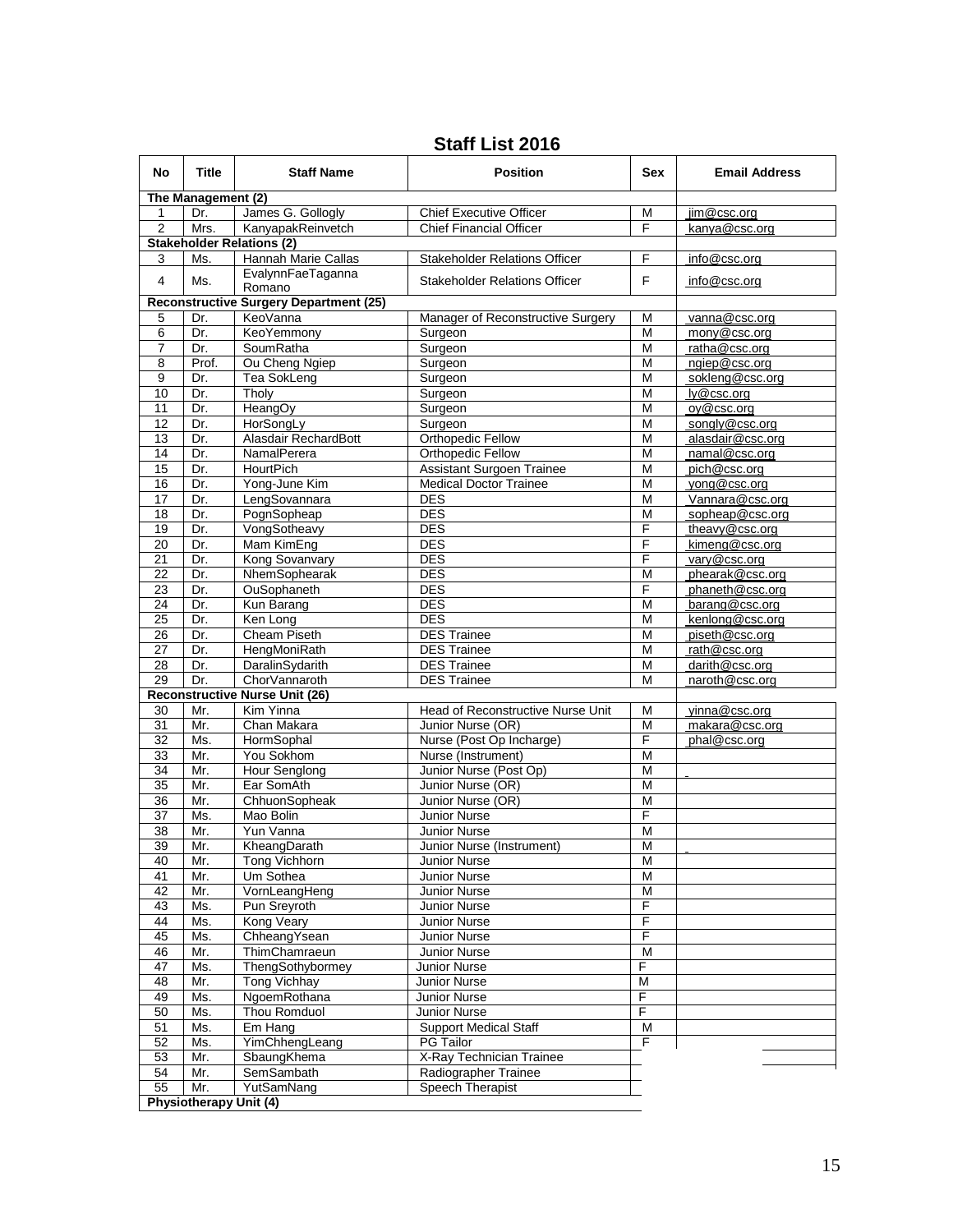| 56       | Mr.                       | TounPhea                             | Head of Physiotherapy Unit                   | M                       | phea@csc.org                  |
|----------|---------------------------|--------------------------------------|----------------------------------------------|-------------------------|-------------------------------|
| 57       | Ms.                       | Yin Bonica                           | Physiotherapist                              | F                       | bonica@csc.org                |
| 58       | Ms.                       | Ra Srey Nun                          | Physiotherapist                              | F                       | nun@csc.org                   |
| 59       | Mr.                       | ChevRinrava                          | Physiotherapist                              | M                       |                               |
|          | Laboratory Unit (2)       |                                      |                                              |                         |                               |
| 60       | Mr.                       | Ly Phanny                            | Head of Laboratory Unit                      | M                       | phanny_lab@csc.org            |
| 61       | Mr.                       | PrumRith                             | Laboratory Technician                        | M                       | rithp@csc.org                 |
|          |                           | Anaesthesiology Department (17)      |                                              |                         |                               |
| 62<br>63 | Dr.<br>Dr.                | EangSamAth<br>MeasSophal             | Anesthesiologist<br>Anesthesiologist         | M<br>M                  | ath@csc.org<br>sophal@csc.org |
| 64       | Dr.                       | In Sovutheara                        | Anesthesiologist                             | M                       | theara@csc.org                |
| 65       | Dr.                       | Dun Norin                            | Anesthesiologist                             | M                       | norin@csc.org                 |
| 66       | Dr.                       | Yon Sophoanarith                     | Anesthesiologist                             | M                       | rith@csc.org                  |
| 67       | Dr.                       | <b>ImSothy</b>                       | Anesthesiologist                             | M                       | sothy@csc.org                 |
| 68       | Dr.                       | Sous LoeungSokhalay                  | Anesthesiologist                             | M                       | lay@csc.org                   |
| 69       | Dr.                       | Nin Chantha                          | Anesthesiological Trainee                    | M                       | chantha@csc.org               |
| 70       | Mr.                       | Ki Limchhe                           | Anesthesiologist Trainee                     | M                       | chhe@csc.org                  |
| 71       | Mr.                       | Chum Han                             | Nurse Anaethetist                            | M                       | han@csc.org                   |
| 72       | Mr.                       | Tin Eat                              | Nurse Anaethetist                            | M                       | eat@csc.org                   |
| 73       | Mr.                       | ChrinSavoeun                         | <b>Nurse Anaethetist Trainee</b>             | M                       | savoeun@csc.org               |
| 74       | Mrs.                      | SokunSopheaktra                      | Junior Nurse (OR)                            | F                       | sopheaktra@csc.org            |
| 75       | Mr.                       | UtDaro                               | Junior Nurse (Post Op Care)                  | M                       |                               |
| 76       | Mr.                       | <b>Tong Vichhan</b>                  | Junior Nurse (Post Op)                       | M                       |                               |
| 77       | Ms.                       | MiechRathana                         | Junior Nurse (Post Op)                       | F                       |                               |
| 78       | Mr.                       | Kong Kop                             | Manager of Anesthesiology                    | M                       | kop@csc.org                   |
|          | <b>ENT Department (8)</b> |                                      |                                              |                         |                               |
| 79       | Dr.                       | MahamoodFazalBhutta                  | <b>ENT Fellow</b>                            | M                       |                               |
| 80       | Dr.                       | <b>Touch Sokdavy</b>                 | <b>ENT Surgeon</b>                           | F                       | davy@csc.org                  |
| 81       | Dr.                       | ChheaSothea                          | <b>ENT Surgeon Trainee</b>                   | F                       | sothea@csc.org                |
| 82       | Dr.                       | SrunKimhout                          | <b>ENT Surgeon Trainee</b>                   | F                       | kimhout@csc.org               |
| 83       | Ms.                       | PhignSreyOrn                         | ENT Nurse (ENT Incharge)                     | F                       | orn@csc.org                   |
| 84       | Ms.                       | <b>Ban Sokkieng</b>                  | <b>ENT Nurse</b>                             | F                       |                               |
| 85       | Ms.                       | SrunDany                             | <b>ENT Nurse</b>                             | F                       |                               |
| 86       | Ms.                       | SoeungDany                           | <b>ENT Nurse</b>                             | F                       |                               |
|          |                           | <b>Ophthalmology Department (16)</b> |                                              |                         |                               |
| 87       | Mrs.                      | Bee Sokngin                          | Manager of Ophthalmology                     | F                       | spthom@csc.org                |
| 88       | Mr.                       | KhunRomanea                          | Department<br>Assistant Manager of Oph. Dept | M                       | romanea@csc.org               |
| 89       | Dr.                       | Chhour Long                          | Ophthalmologist                              | M                       | long@csc.org                  |
| 90       | Dr.                       | Lay ChanDira                         | Ophthalmologist                              | M                       | dira@csc.org                  |
| 91       | Dr.                       | Tor Remy                             | Ophthalmologist                              | M                       | remy@csc.org                  |
| 92       | Dr.                       | HengSotheary                         | Ophthalmologist                              | F                       | theary@csc.org                |
| 93       | Dr.                       | Po Lindara                           | Ophthalmologist                              | M                       | dara@csc.org                  |
| 94       | Dr.                       | Or Leakhena                          | Ophthalmologist                              | F                       | leakhena@csc.org              |
| 95       | Dr.                       | ChhourYuey                           | Ophthalmological Trainee                     | M                       | youey@csc.org                 |
| 96       | Dr.                       | ChhaySombo                           | Ophthalmological Trainee                     | M                       | sombo@csc.org                 |
| 97       | Dr.                       | LachSopheara                         | Ophthalmological Trainee                     | Μ                       | youey@csc.org                 |
| 98       | Dr.                       | Chan Dara                            | Ophthalmological Trainee                     | M                       | sopheara@csc.org              |
| 99       | Dr.                       | Kham Titya                           | <b>Ophthalmological Trainee</b>              | M                       | chandara@csc.org              |
| 100      | Dr.                       | SokVirabot                           | Ophthalmological Trainee                     | M                       |                               |
| 101      | Dr.                       | SambathVeasna                        | <b>Ophthalmological Trainee</b>              | M                       | veasna@csc.org                |
| 102      | Ms.                       | Kong Chanthy                         | Ophthometrist                                | F                       | chanthy@csc.org               |
|          |                           | <b>Opththalmic Nurse Uint (6)</b>    |                                              |                         |                               |
| 103      | Ms.                       | NochChanny                           | <b>Ophthalmic Nurse</b>                      | F                       |                               |
| 104      | Ms.                       | RosSophy                             | Senior Ophthlmic Nurse                       | F                       |                               |
| 105      | Mr.                       | Sao Moeun                            | <b>Ophthalmic Nurse</b>                      | M                       |                               |
| 106      | Mr.                       | <b>SemRatha</b>                      | <b>Ophthalmic Nurse</b>                      | $\overline{\mathsf{M}}$ |                               |
| 107      | Ms.                       | ChhornSokny                          | <b>Ophthalmic Nurse</b>                      | M                       |                               |
| 108      | Ms.                       | Hong Somaly                          | <b>Ophthalmic Nurse</b>                      | F                       |                               |
|          |                           | <b>Opththalmic Assistant (4)</b>     |                                              |                         |                               |
| 109      | Ms.                       | CheangSomphea                        | Ophthalmic Assistant                         | F                       |                               |
| 110      | Ms.                       | SengRatana                           | <b>Ophthalmic Assistant</b>                  | F                       |                               |
| 111      | Mr.                       | Kea LyChheang                        | <b>Ophthalmic Assistant</b>                  | F                       |                               |
| 112      | Mr.                       | CheangTheara                         | <b>Ophthalmic Assistant</b>                  | M                       |                               |
|          | Pharmacy (1)              |                                      |                                              |                         |                               |
| 113      | Ms.                       | Hak Kim Huong                        | Pharmacist                                   | F                       | Huong@csc.org                 |